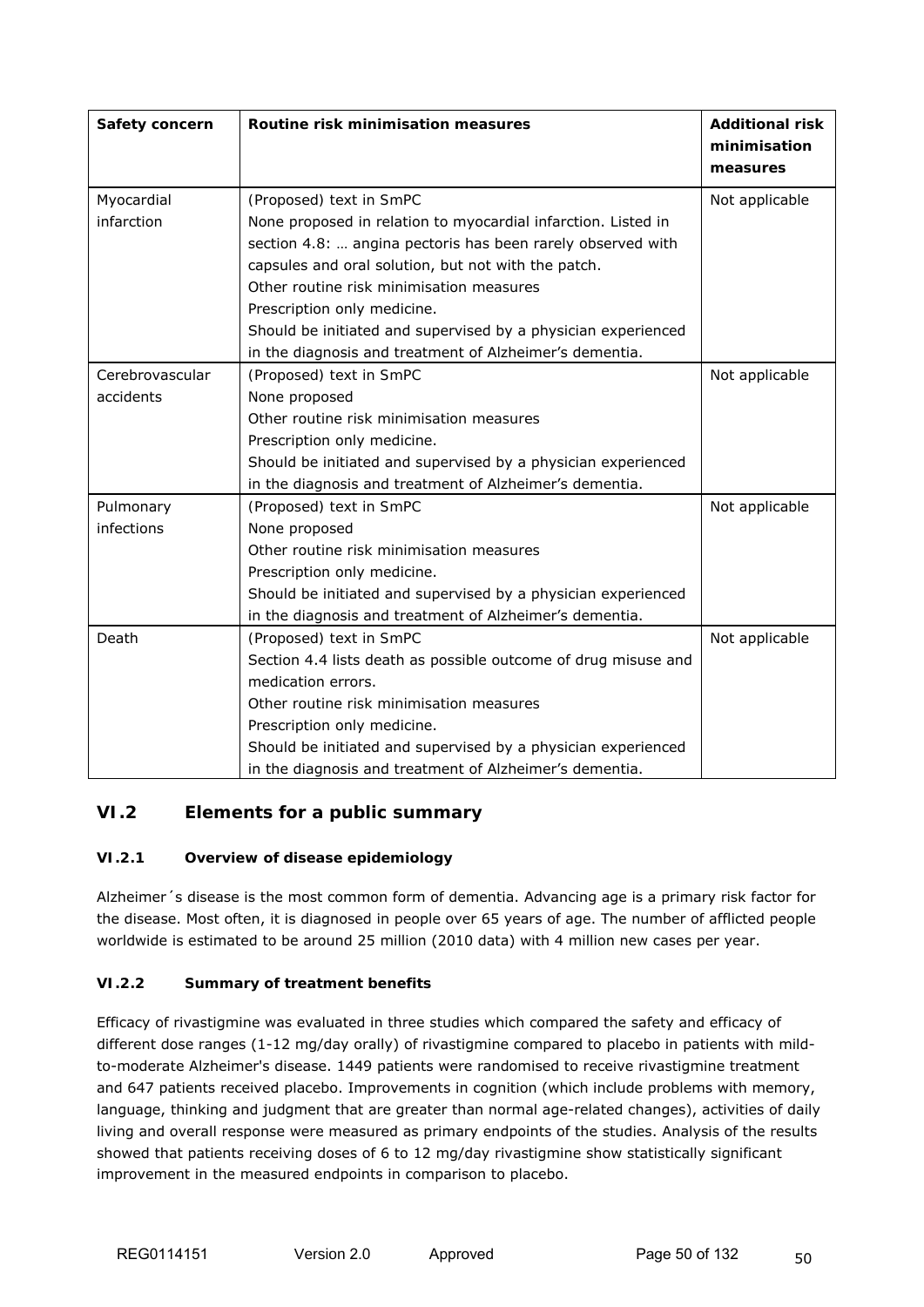9.5 mg/24 h transdermal patches show similar exposure to rivastigmine as when taking 12 mg/day of oral rivastigmine. The efficacy of 13.3 mg/24 h transdermal patch was demonstrated in a 48-week active comparator study which included 527 patients with Alzheimer's disease which were receiving either 13.3 mg/24 h or 9.5 mg/24 h of transdermal rivastigmine.

If administered as indicated in the Summary of Product Characteristics and taking into account the contra-indications, warnings and precautions, Rivastigmine 4.6 mg/24 h transdermal patch, Rivastigmine 9.5 mg/24 h transdermal patch and Rivastigmine 13.3 mg/24 h transdermal patch can be considered effective in the approved indications and generally well tolerated.

# **VI.2.3 Unknowns relating to treatment benefits**

Not applicable.

| <b>Risk</b>           | What is known                          | Preventability                       |
|-----------------------|----------------------------------------|--------------------------------------|
| Symptoms of the       | Nausea, vomiting and diarrhoea have    | Patient should inform his/her doctor |
| stomach and the bowel | been observed in 1/100 up to less      | of pharmacist if he/she has a        |
| (Nausea, vomiting and | than 1/10 patients.                    | gastrointestinal reaction such as    |
| diarrhoea)            | Occurrence of nausea, vomiting and     | feeling sick (nausea), being sick    |
| (Gastrointestinal     | diarrhoea is dependent on the dose,    | (vomiting) and diarrhoea. The        |
| symptoms [Nausea,     | may occur when initiating treatment    | doctor may need to monitor the       |
| vomiting and          | and/or when increasing the dose and    | patient more closely while he/she is |
| diarrhoea])           | is more frequent in women.             | on this medicine. Treatment should   |
|                       |                                        | be interrupted in case of nausea,    |
|                       |                                        | vomiting and diarrhoea until these   |
|                       |                                        | adverse reactions resolve.           |
| Worsening of          | Worsening of Parkinson's disease,      | Patient should inform his/her doctor |
| symptoms associated   | such as tremor, slowness of            | of pharmacist if he/she suffers from |
| with Parkinson's      | movement, rigidity, impaired balance,  | trembling. The doctor may need to    |
| (Worsening of motor   | extrapyramidal side effects (inability | monitor the patient more closely     |
| symptoms associated   | to initiate movement, inability to     | while he/she are on this medicine.   |
| with Parkinson's      | remain motionless, muscular            |                                      |
| disease)              | spasms), has been observed;            |                                      |
|                       | frequency is not known.                |                                      |
|                       | Extrapyramidal side effects may be     |                                      |
|                       | exacerbated or induced.                |                                      |
|                       | Extrapyramidal symptoms have been      |                                      |
|                       | observed in less than 1/10,000         |                                      |
|                       | patients                               |                                      |
| Inflammation of the   | Inflammation of the pancreas has       | None.                                |
| pancreas              | been observed; frequency is not        |                                      |
| (Pancreatitis)        | known                                  |                                      |

# **VI.2.4 Summary of safety concerns**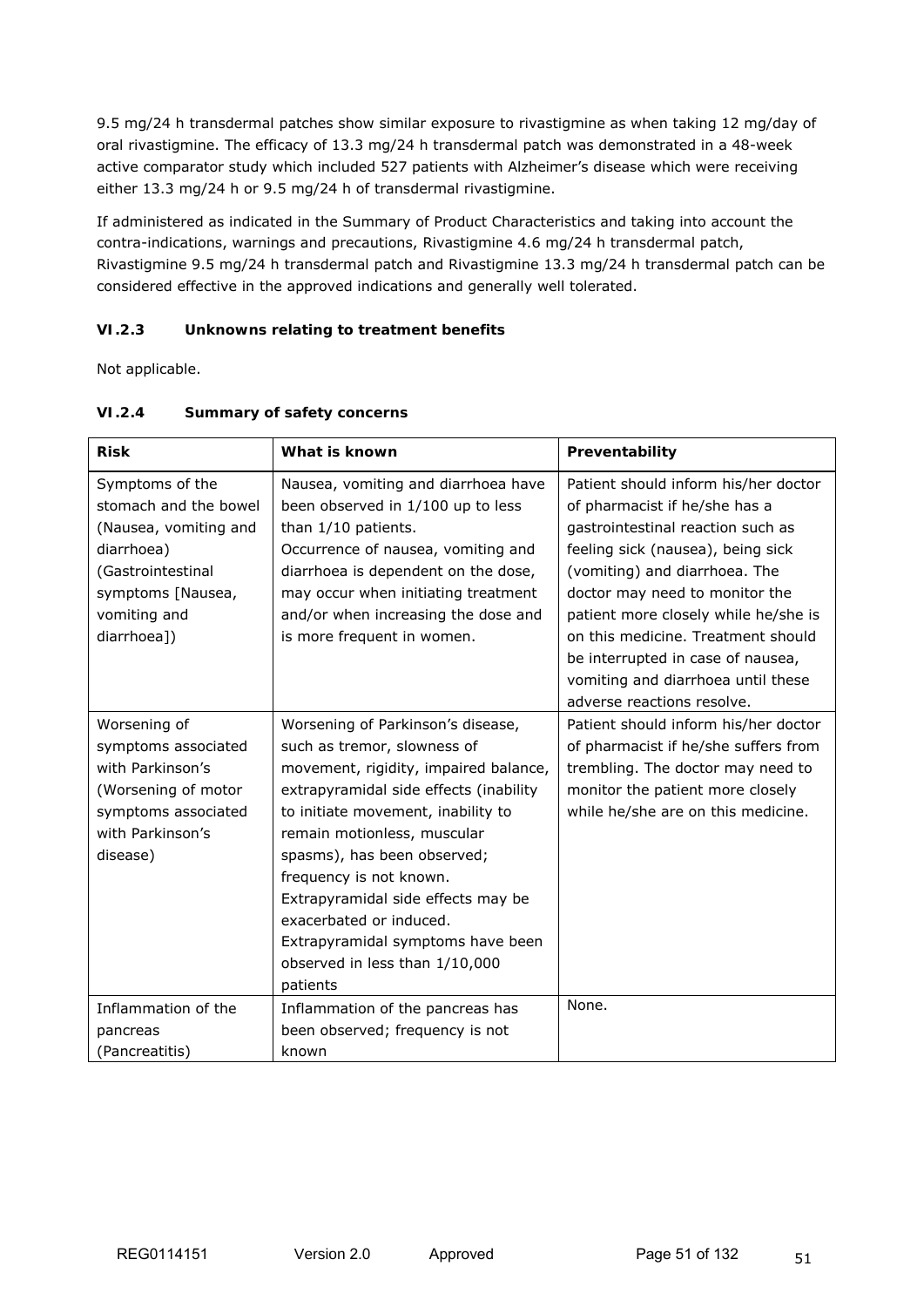| <b>Risk</b>                                                                                                                         | What is known                                                                                                                                                                                                                                                                                                                                                                                                                                                                                                                                                                                                                                                                                   | Preventability                                                                                                                                                                                                                                                                                                                                                                                                                                                                                                                                                                                                     |
|-------------------------------------------------------------------------------------------------------------------------------------|-------------------------------------------------------------------------------------------------------------------------------------------------------------------------------------------------------------------------------------------------------------------------------------------------------------------------------------------------------------------------------------------------------------------------------------------------------------------------------------------------------------------------------------------------------------------------------------------------------------------------------------------------------------------------------------------------|--------------------------------------------------------------------------------------------------------------------------------------------------------------------------------------------------------------------------------------------------------------------------------------------------------------------------------------------------------------------------------------------------------------------------------------------------------------------------------------------------------------------------------------------------------------------------------------------------------------------|
| Irregular heart beat<br>(Cardiac arrhythmias)                                                                                       | Reduced heart beat has been<br>observed in 1/1,000 up to less than<br>$1/100$ patients.                                                                                                                                                                                                                                                                                                                                                                                                                                                                                                                                                                                                         | Patient should inform his/her doctor<br>of pharmacist if he/she has or ever<br>had an irregular heartbeat. The<br>doctor may need to monitor the<br>patient more closely while he/she is<br>on this medicine.<br>Care must be taken in patients with<br>abnormal heart rhythm (sick-sinus<br>syndrome or conduction defects<br>[sino-atrial block, atrio-ventricular<br>block])                                                                                                                                                                                                                                    |
| Impairment of asthma<br>and of lung disease<br>(Exacerbation of<br>asthma and COPD)                                                 | Impairment of asthma and of lung<br>disease, which is characterised by<br>cough, shortage of breath and<br>secretion may occur                                                                                                                                                                                                                                                                                                                                                                                                                                                                                                                                                                  | Patient should inform his/her doctor<br>of pharmacist if he/she has or ever<br>had asthma or a severe respiratory<br>disease. The doctor may need to<br>monitor the patient more closely<br>while he/she is on this medicine.<br>Care must be taken in patients with<br>a history of asthma or obstructive<br>pulmonary disease.                                                                                                                                                                                                                                                                                   |
| Local reaction at the<br>application site of the<br>patch<br>(Application site skin<br>reactions and irritations<br>with patch use) | Local reaction at the application site<br>of the patch (reddening, pruritus,<br>oedema, irritation, dermatitis) has<br>been observed in 1/100 up to less<br>than 1/10 patients.<br>Local reactions at the application site<br>of the patch are mild or moderate in<br>intensity.<br>Skin application site reactions are not<br>themselves an indication of<br>sensitisation, but rivastigmine patch<br>may lead to allergic contact<br>dermatitis; allergic contact dermatitis<br>should be suspected if application site<br>reactions spread beyond the patch<br>size.<br>Patients sensitised to rivastigmine by<br>exposure to the patch may not be<br>able to take rivastigmine in any form. | The transdermal patch should not be<br>applied to skin that is red, irritated<br>or cut. Do not apply a new patch to<br>that same skin area twice within 14<br>days.<br>If there is evidence of a more<br>intense local reaction or if symptoms<br>do not significantly improve within<br>48 h after patch removal; then<br>treatment should be discontinued.<br>Patients suggestive of allergic<br>contact dermatitis to rivastigmine<br>patch who still require rivastigmine<br>should be only switched to oral<br>rivastigmine after negative allergy<br>testing and under close supervision<br>by a physician. |
| Increase in blood<br>pressure<br>(Hypertension)                                                                                     | Increase in blood pressure may occur                                                                                                                                                                                                                                                                                                                                                                                                                                                                                                                                                                                                                                                            | None.                                                                                                                                                                                                                                                                                                                                                                                                                                                                                                                                                                                                              |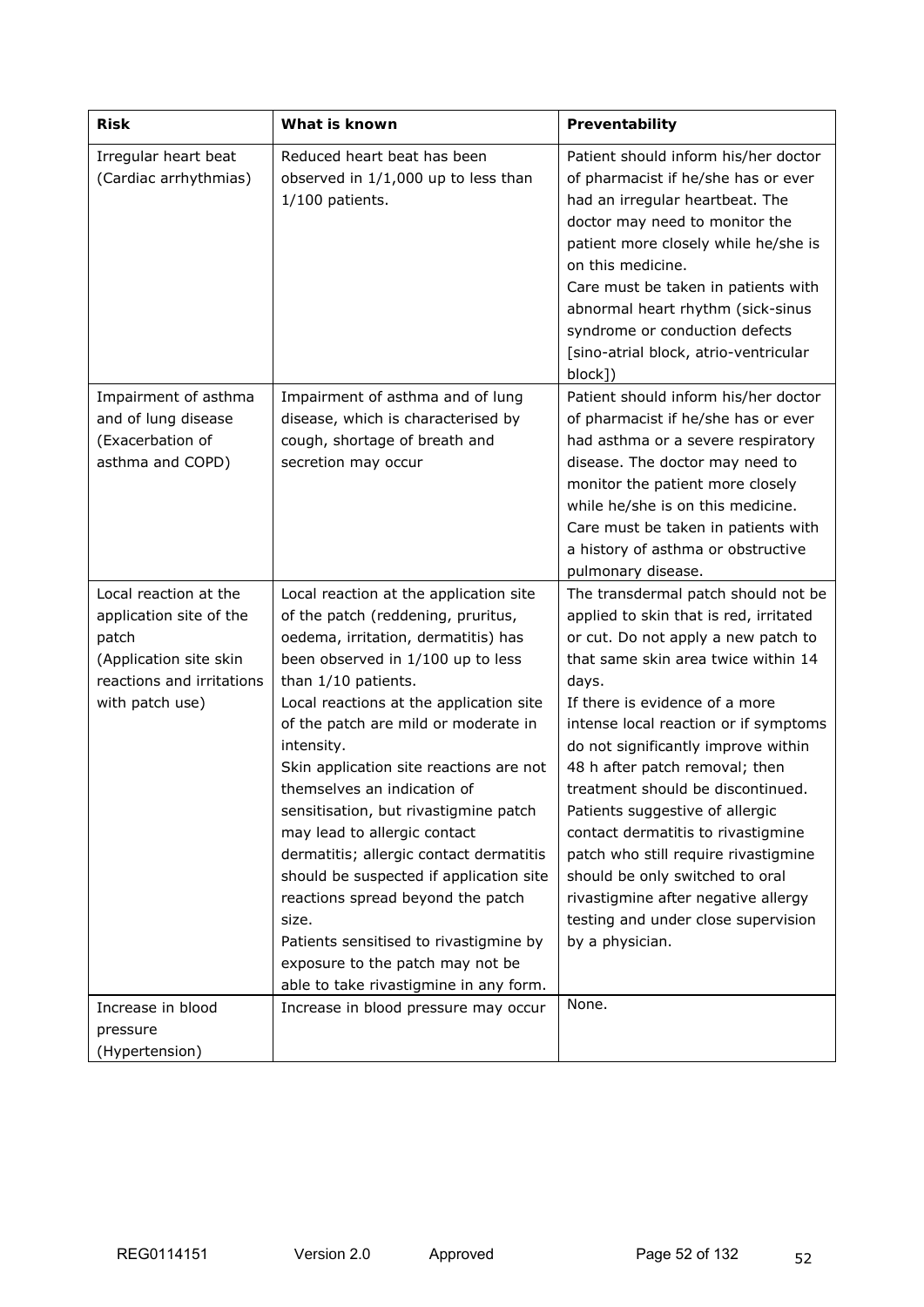| <b>Risk</b>                                                                                                                            | What is known                                                                                                                                                                                                                                  | Preventability                                                                                                                                                                                                                                                                                                                                                                                   |
|----------------------------------------------------------------------------------------------------------------------------------------|------------------------------------------------------------------------------------------------------------------------------------------------------------------------------------------------------------------------------------------------|--------------------------------------------------------------------------------------------------------------------------------------------------------------------------------------------------------------------------------------------------------------------------------------------------------------------------------------------------------------------------------------------------|
| Ulcer of the stomach or<br>bowel, bleeding, and<br>perforation<br>(Gastrointestinal<br>ulceration,<br>haemorrhage, and<br>perforation) | Ulcer of the stomach has been<br>observed in 1/1,000 up to less than<br>$1/100$ patients.<br>Ulcer of the bowels and bleeding have<br>been observed in less than 1/10,000<br>patients with capsules and oral<br>solution, and not with patches | Patient should inform his/her doctor<br>of pharmacist if he/she has or ever<br>had an active stomach ulcer. The<br>doctor may need to monitor the<br>patient more closely while he/she is<br>on this medicine.<br>Care must be taken in patients with<br>active ulcers of the stomach or<br>duodenum, or patients predisposed<br>to these conditions because<br>rivastigmine may cause increased |
|                                                                                                                                        |                                                                                                                                                                                                                                                | secretions of the stomach.                                                                                                                                                                                                                                                                                                                                                                       |
| Rapid and<br>uncontrollable body<br>shakes<br>(Seizures)                                                                               | Rapid and uncontrollable body shakes<br>have been observed; frequency not<br>known.                                                                                                                                                            | Patient should inform his/her doctor<br>of pharmacist if he/she has or ever<br>had seizures. The doctor may need<br>to monitor the patient more closely<br>while he/she is on this medicine.<br>Care must be taken in patients<br>predisposed to rapid and<br>uncontrollable body shakes because<br>drugs that mimic the action of<br>acetylcholine may induce or<br>exacerbate this disease.    |
| Hallucinations                                                                                                                         | Hallucination has been observed with<br>frequency not known.<br>Symptoms of overdose can include<br>hallucinations.                                                                                                                            | None.                                                                                                                                                                                                                                                                                                                                                                                            |
| Loss of consciousness<br>(Syncope and loss of<br>consciousness)                                                                        | Loss of consciousness has been<br>observed in 1/100 up to less than<br>1/10 patients.                                                                                                                                                          | None.                                                                                                                                                                                                                                                                                                                                                                                            |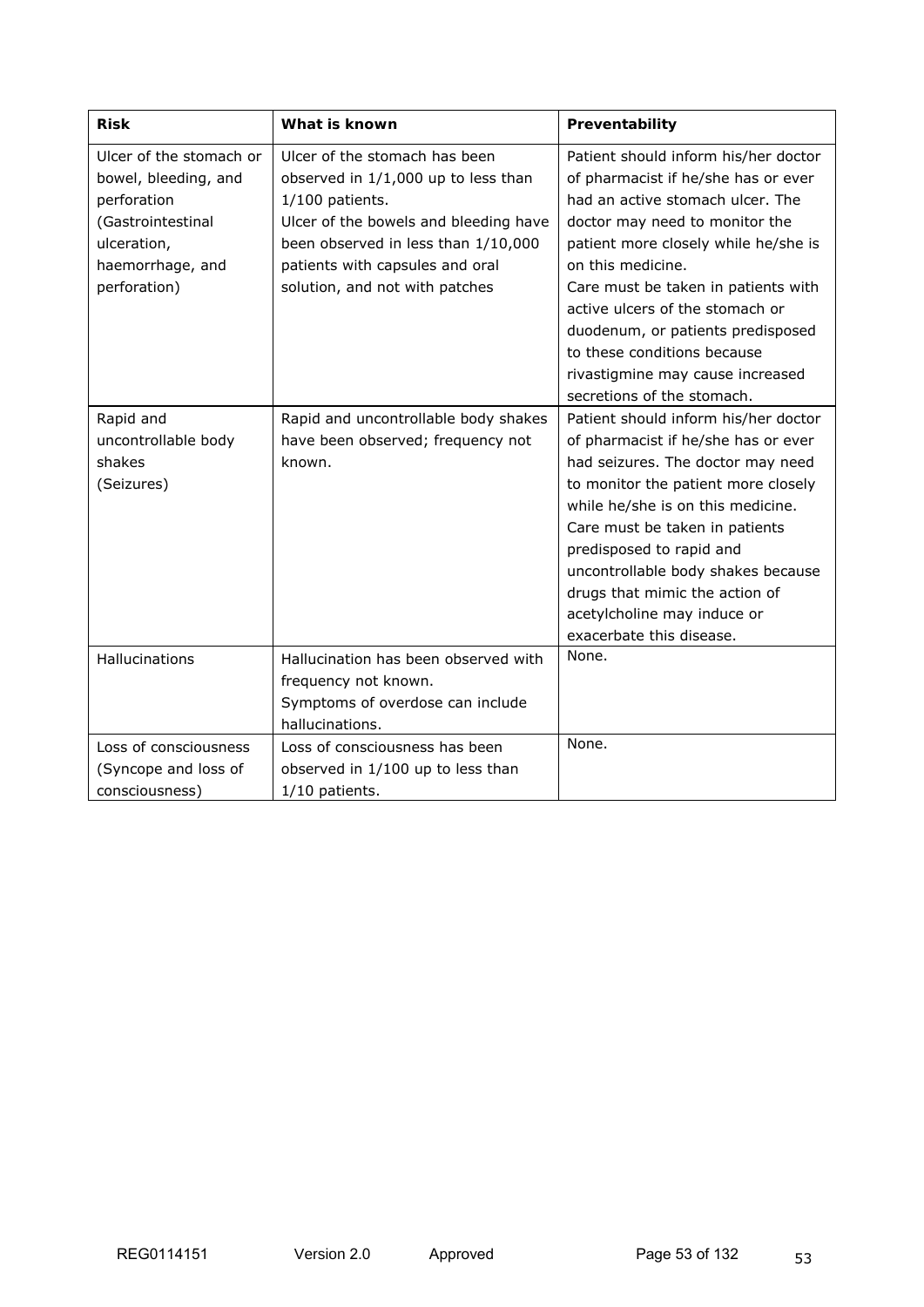| <b>Risk</b>                                                                                                                                    | What is known                                                                                                                                                                                                                                                                                                                                                                                                                                                                                                                                                                                                                                                                                                                                                                                                                                                                                                                                                                                                                                                    | Preventability                                                                                                                                                                                                                                                                                                                                                                                                                                                                                                                                                                                                                                                                                                                                                                                                                |
|------------------------------------------------------------------------------------------------------------------------------------------------|------------------------------------------------------------------------------------------------------------------------------------------------------------------------------------------------------------------------------------------------------------------------------------------------------------------------------------------------------------------------------------------------------------------------------------------------------------------------------------------------------------------------------------------------------------------------------------------------------------------------------------------------------------------------------------------------------------------------------------------------------------------------------------------------------------------------------------------------------------------------------------------------------------------------------------------------------------------------------------------------------------------------------------------------------------------|-------------------------------------------------------------------------------------------------------------------------------------------------------------------------------------------------------------------------------------------------------------------------------------------------------------------------------------------------------------------------------------------------------------------------------------------------------------------------------------------------------------------------------------------------------------------------------------------------------------------------------------------------------------------------------------------------------------------------------------------------------------------------------------------------------------------------------|
| - Misuse of the patch<br>(Medication misuse)<br>- Administrations errors<br>(Medication errors with<br>patch use)                              | Misuse and dosing errors have<br>resulted in serious adverse reactions;<br>some cases have required<br>hospitalisations and led to death in<br>rare cases.<br>Overdose (due to administration<br>error) has been observed.<br>Symptoms of overdose include<br>nausea, vomiting and diarrhoea,<br>increase in blood pressure or<br>hallucinations, and changes in heart<br>rate.<br>In cases of overdose without<br>symptoms all transdermal<br>rivastigmine patches should be<br>removed immediately and no further<br>transdermal patch should be applied<br>for the next 24 hours. In overdose<br>with severe nausea and vomiting, the<br>use of drugs which inhibit nausea and<br>vomiting should be considered.<br>Treatment of symptoms for other<br>adverse reactions should be given as<br>necessary.<br>In massive overdose, atropine can be<br>used. An initial dose of 0.03 mg/kg<br>intravenous atropine sulphate is<br>recommended, with subsequent<br>doses based on clinical response. Use<br>of scopolamine as an antidote is not<br>recommended. | Patients and caregivers should be<br>instructed on important<br>administration instructions -<br>removal of the previous day's patch<br>before applying a new one every<br>day; patch should be replaced by a<br>new one after 24 hours; only one<br>patch should be worn at a time; the<br>patch should be pressed down firmly<br>for at least 30 seconds using the<br>palm of the hand until the edges<br>stick well; if the patch falls off, a<br>new one should be applied for the<br>rest of the day, then it should be<br>replaced at the same time as usual<br>the next day; the patch can be used<br>in everyday situations, including<br>bathing and during hot weather; the<br>patch should not be exposed to any<br>external heat sources for long<br>periods of time; the patch should<br>not be cut into pieces. |
| Liver disorders                                                                                                                                | Inflammation of the liver and<br>elevated liver function tests have<br>been observed; frequency is<br>unknown.<br>Dose must not be reduced in patients<br>with liver disorders. Patients with<br>severe liver disorders might have<br>more adverse reactions.                                                                                                                                                                                                                                                                                                                                                                                                                                                                                                                                                                                                                                                                                                                                                                                                    | Patient should inform his/her doctor<br>of pharmacist if he/she has impaired<br>liver function. The doctor may need<br>to monitor the patient more closely<br>while he/she is on this medicine.<br>In patients with significantly<br>impaired liver function the doctor<br>may consider using the 4.6 mg/24 h<br>transdermal patch as initial and<br>maximum dose.                                                                                                                                                                                                                                                                                                                                                                                                                                                            |
| Severe skin reactions<br>(skin lesions<br>characterised by large<br>reddening with blisters)<br>(Severe skin reactions<br>[bullous reactions]) | Allergic reaction of the skin affecting<br>the whole body has been observed<br>irrespective of route of administration<br>(oral, transdermal). Disseminated<br>cutaneous hypersensitivity reactions<br>have been observed.                                                                                                                                                                                                                                                                                                                                                                                                                                                                                                                                                                                                                                                                                                                                                                                                                                       | Patients should not use rivastigmine<br>patches if they are allergic to<br>rivastigmine, similar type of<br>medicine (carbamate derivatives) or<br>any of the other ingredients of this<br>medicine. Treatment should be<br>discontinued in case of occurrence.                                                                                                                                                                                                                                                                                                                                                                                                                                                                                                                                                               |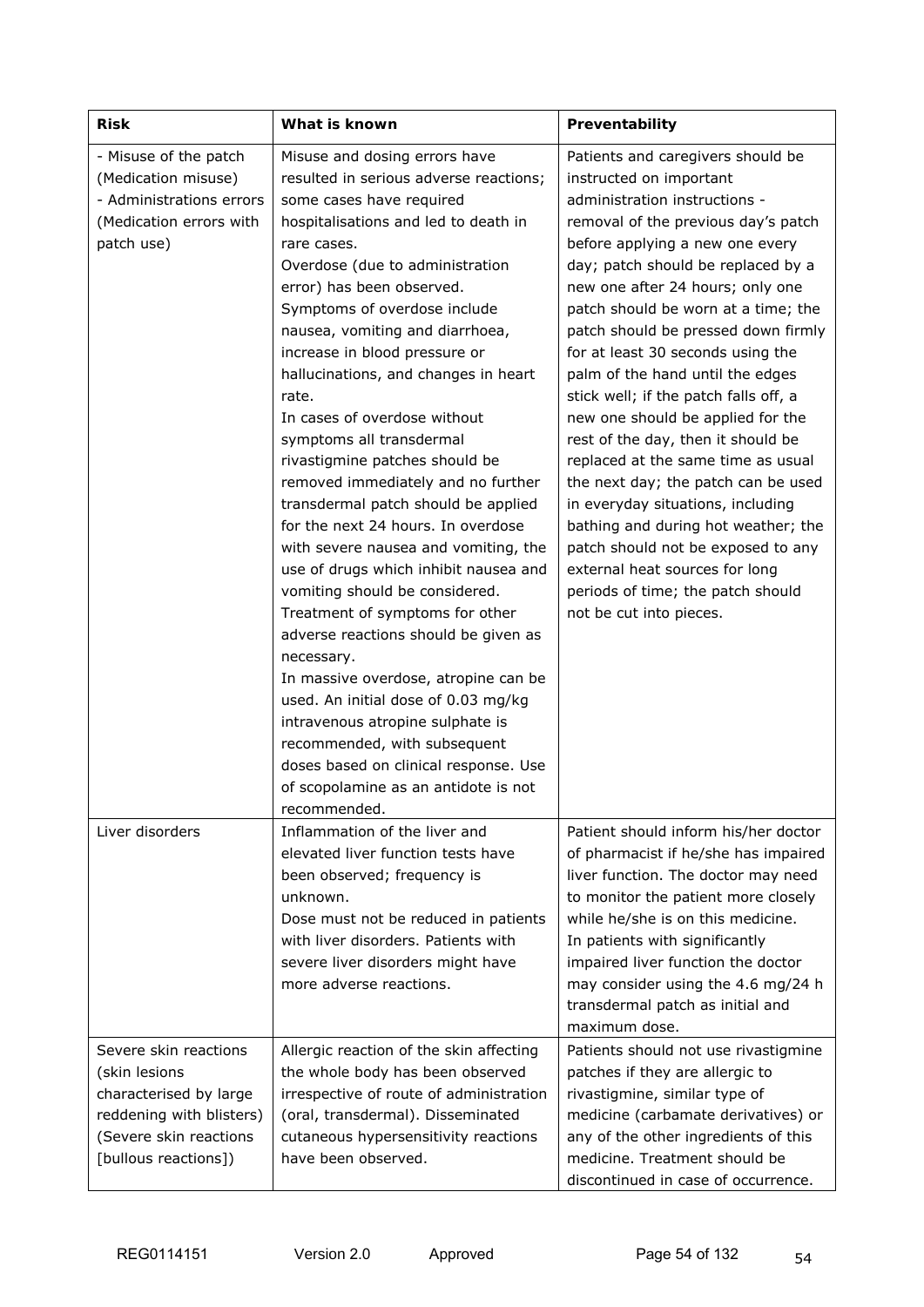### **Important potential risks**

| <b>Risk</b>                                      | What is known (Including reason why it is considered a<br>potential risk)                                                                                                                                                                                                                                                                                                                                                         |
|--------------------------------------------------|-----------------------------------------------------------------------------------------------------------------------------------------------------------------------------------------------------------------------------------------------------------------------------------------------------------------------------------------------------------------------------------------------------------------------------------|
| Heart attack<br>(Myocardial infarction)          | When higher doses than 9.5 mg/24 h were used, heart failure has<br>been observed more frequently than with 9.5 mg/24 h or placebo;<br>heart failure seems to be dependent on the dose. Heart pain has<br>been observed with capsules and oral solution, but not with the<br>patch. As heart failure has been observed with the patch and heart<br>pain has been observed with the capsule or solution, heart attack<br>may occur. |
| Stroke (Cerebrovascular<br>accidents)            | Stroke (rapid loss of brain function due to disturbance in the blood<br>supply to the brain) may occur.<br>(Reason not known)                                                                                                                                                                                                                                                                                                     |
| Infection of the lungs<br>(Pulmonary infections) | Infection of the lungs may occur.<br>(Reason not known)                                                                                                                                                                                                                                                                                                                                                                           |
| Death                                            | Misuse of the medicinal product and dosing errors have resulted in<br>serious adverse reactions; some cases have required<br>hospitalisation, and rarely led to death.                                                                                                                                                                                                                                                            |

## **VI.2.5 Summary of risk minimisation measures by safety concern**

All medicines have a Summary of Product Characteristics (SmPC) which provides physicians, pharmacists and other health care professionals with details on how to use the medicine, the risks and recommendations for minimising them. An abbreviated version of this in lay language is provided in the form of the package leaflet (PL). The measures in these documents are known as routine risk minimisation measures.

Rivastigmine 4.6 mg/24 h and 9.5 mg/24 h transdermal patches have no additional risk minimisation measures.

Rivastigmine 13.3 mg/24 h transdermal patch has special conditions and restrictions for its safe and effective use (additional risk minimisation measures). Implementation in each country however will depend upon agreement between the manufacturer and the national authorities.

These additional risk minimisation measures are for the following risks:

### **Misuse of the patch and administrations errors**

**Risk minimisation measure(s)**

**Educational material (for 13.3mg/24 h dose only)should contain the following elements:**

- **SmPC**
- **patient diary (patient reminder card)**
- **instructions to provide patients and caregivers with the patient diary (patient reminder card)**

### Objective and rationale

To reduce the risk of overdoses due to incorrect application of 13.3mg/24 h rivastigmine patch and to increase the risk-benefit ratio of the product

Proposed action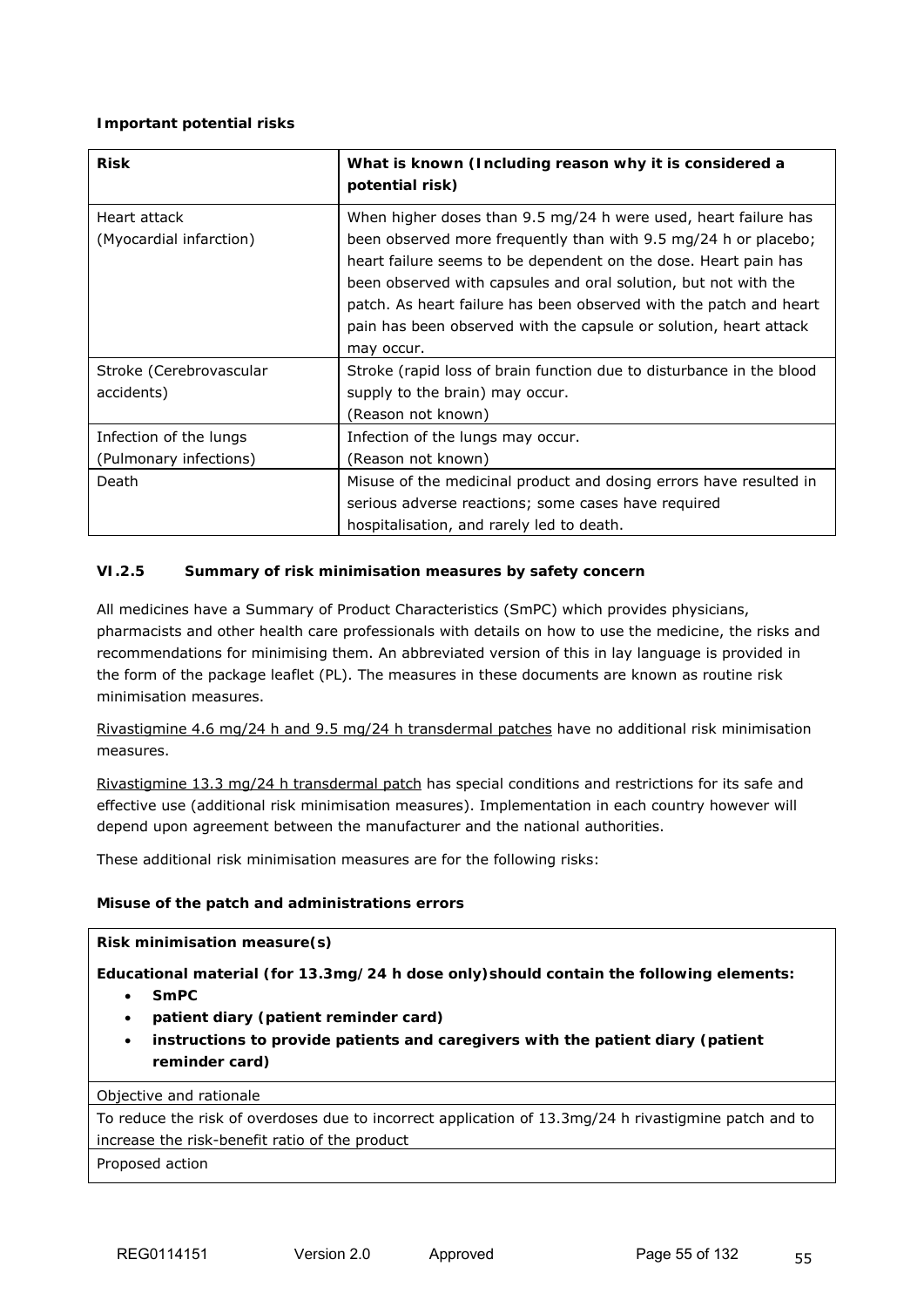**Risk minimisation measure(s)**

**Educational material (for 13.3mg/24 h dose only)should contain the following elements:**

- **SmPC**
- **patient diary (patient reminder card)**
- **instructions to provide patients and caregivers with the patient diary (patient reminder card)**

The patient diary (patient reminder card) should contain the following key messages:

- Take off the previous patch before putting ONE new patch on.
- Only one patch per day.
- Do not cut the patch into pieces.
- Press the patch firmly in place for at least 30 seconds using the palm of the hand.
- How to use the patient diary (patient reminder card) to record patch application and removal.

## **VI.2.6 Planned post authorisation development plan**

Not applicable.

## **VI.2.7 Summary of changes to the risk management plan over time**

| <b>Version</b> | Date             | <b>Safety Concerns</b>                                                                                                                                                                                                                                                                                                                                                                                                                                                                                                                                                                                                                                       | Comment                                                                                                                                                                                                                                                                                                                                                                                                 |
|----------------|------------------|--------------------------------------------------------------------------------------------------------------------------------------------------------------------------------------------------------------------------------------------------------------------------------------------------------------------------------------------------------------------------------------------------------------------------------------------------------------------------------------------------------------------------------------------------------------------------------------------------------------------------------------------------------------|---------------------------------------------------------------------------------------------------------------------------------------------------------------------------------------------------------------------------------------------------------------------------------------------------------------------------------------------------------------------------------------------------------|
| 1.0            | 23 July 2012     | <b>Identified Risks - Worsening of symptoms</b><br>associated with Parkinson's disease;<br>Nausea, vomiting and<br>diarrhoea; Increased amylase, lipase and<br>pancreatitis; Application site reactions and<br>irritations; Anaemia; Eye irritation;<br>Pulmonary infections; Cardiac<br>arrhythmias; Exacerbation<br>of asthma and COPD; Cardiac disorders<br>(myocardial infarction); Liver disorders<br>(hepatitis); Haematuria; Cerebrovascular<br>accidents; Urinary tract obstruction;<br>Gastric ulcer; Death;<br>Bullous reactions; Seizures; Delirium;<br>Pyrexia; Aggression; Overdose (due to<br>administration error).<br>Potential Risks - none | Safety concerns for<br>rivastigmine 4.6 mg/24 h<br>and 9.5 mg/24 h<br>transdermal patch that have<br>been identified and listed in<br>v 1.0 were based on the<br>EPAR for the brand leader<br>from 2007 (Exelon,<br>Novartis).                                                                                                                                                                          |
| 2.0            | 25 March<br>2013 | Missing information - none<br>Identified risks added: Hallucinations,<br>Syncope and loss of consciousness,<br>Medication misuse with patch,<br>Dehydration.<br>Identified risks renamed: Nausea,<br>vomiting and diarrhoea to Gastrointestinal<br>symptoms, Increased amylase, lipase and<br>pancreatitis to Pancreatitis, Gastric ulcer<br>to Gastrointestinal ulceration,<br>haemorrhage, and perforation, Overdose<br>(due to administration error) to Medication<br>errors with patch.<br>Anaemia, Eye irritation, Haematuria,<br>Urinary tract obstruction, Delirium,                                                                                  | All safety concerns for<br>Teva's generic products<br>have been updated in<br>accordance with the current<br>Exelon RMP.<br>Removed safety concerns<br>are not listed as important<br>identified risks in the current<br>Exelon RMP. Terms<br>Anaemia, Haematuria,<br>Urinary tract obstruction do<br>not fall within definition of<br>identified risks, i.e. risks are<br>not stated in the labelling. |

**Table 2.** Major changes to the Risk Management Plan over time

56